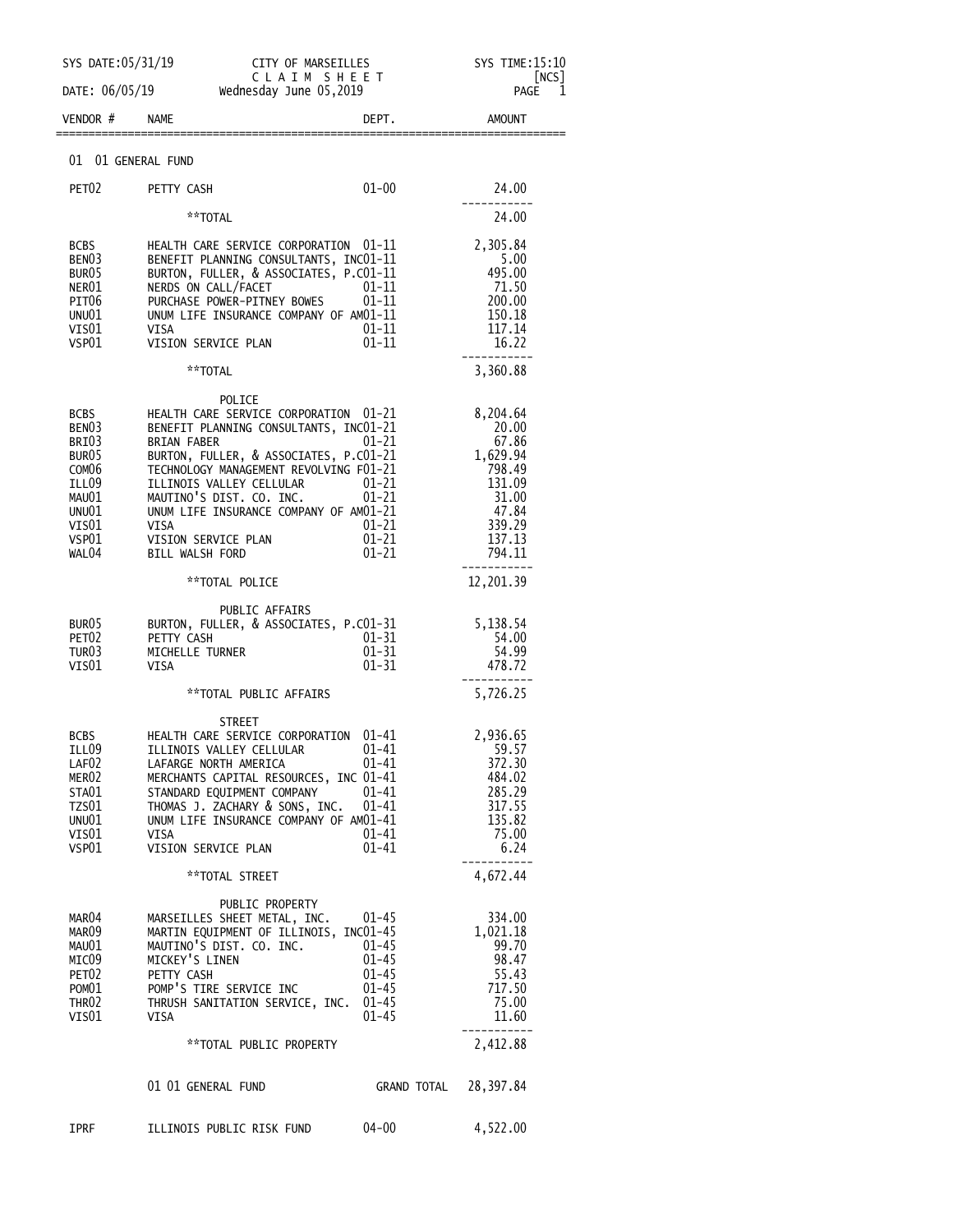|                                                                                                                     | SYS DATE:05/31/19                                                                                                                                                                                                                                                                                                                                | CITY OF MARSEILLES<br>SYS TIME:15:10<br>CLAIM SHEET<br>DATE: $06/05/19$ Wednesday June $05,2019$ |                                                                                                     |
|---------------------------------------------------------------------------------------------------------------------|--------------------------------------------------------------------------------------------------------------------------------------------------------------------------------------------------------------------------------------------------------------------------------------------------------------------------------------------------|--------------------------------------------------------------------------------------------------|-----------------------------------------------------------------------------------------------------|
| VENDOR #                                                                                                            | <b>NAME</b>                                                                                                                                                                                                                                                                                                                                      | DEPT.                                                                                            | PAGE<br>2<br>AMOUNT                                                                                 |
| 04                                                                                                                  | 04 LIABILITY INSURANCE FUND                                                                                                                                                                                                                                                                                                                      |                                                                                                  |                                                                                                     |
|                                                                                                                     | **TOTAL                                                                                                                                                                                                                                                                                                                                          |                                                                                                  | 4,522.00                                                                                            |
|                                                                                                                     | 04 04 LIABILITY INSURANCE FUND GRAND TOTAL 4,522.00                                                                                                                                                                                                                                                                                              |                                                                                                  |                                                                                                     |
| BUR05<br>TUR03                                                                                                      | BURTON, FULLER, & ASSOCIATES, P.CO8-00<br>MICHELLE TURNER                                                                                                                                                                                                                                                                                        | 08-00                                                                                            | 678.75<br>10,000.00                                                                                 |
|                                                                                                                     | **TOTAL                                                                                                                                                                                                                                                                                                                                          |                                                                                                  | 10,678.75                                                                                           |
|                                                                                                                     | 08 08 COMMUNITY IMPROVEMENTS GRAND TOTAL 10,678.75                                                                                                                                                                                                                                                                                               |                                                                                                  |                                                                                                     |
| VIS $01$                                                                                                            | VISA                                                                                                                                                                                                                                                                                                                                             | $09 - 00$                                                                                        | 369.72                                                                                              |
|                                                                                                                     | **TOTAL                                                                                                                                                                                                                                                                                                                                          |                                                                                                  | 369.72                                                                                              |
|                                                                                                                     | 09 09 FREEDOM RUN                                                                                                                                                                                                                                                                                                                                | GRAND TOTAL                                                                                      | 369.72                                                                                              |
| BRA05<br>BUR05                                                                                                      | DUNCAN & BRANDT, P.C. 12-00<br>BURTON, FULLER, & ASSOCIATES, P.C12-00                                                                                                                                                                                                                                                                            |                                                                                                  | 350.00<br>8.25                                                                                      |
|                                                                                                                     | **TOTAL                                                                                                                                                                                                                                                                                                                                          |                                                                                                  | 358.25                                                                                              |
|                                                                                                                     | 12 12 ADJUDICATION FUND                                                                                                                                                                                                                                                                                                                          |                                                                                                  |                                                                                                     |
| $\cos 01$<br>GOR03<br>ILL09<br>IND01<br>JTS01<br>MAU01<br>RUI01<br>SHE02<br>THR02                                   | COSGROVE DISTRIBUTORS<br>GORDON FOOD SERVICE, INC<br>ILLINOIS VALLEY CELLULAR<br>INDUSTRIAL POWER CONTROLS INC.<br>JTS POOLS INC<br>MAUTINO'S DIST. CO. INC.<br>RUIZ CONSTRUCTION<br>SHERWIN-WILLIAMS CO.<br>THRUSH SANITATION SERVICE, INC. 17-00                                                                                               | $17 - 00$<br>$17 - 00$<br>$17-00$<br>$17 - 00$<br>$17 - 00$<br>$17 - 00$<br>$17 - 00$<br>17-00   | 1,672.76<br>79.92<br>16.09<br>836.00<br>59.99<br>255.55<br>11,747.50<br>360.00<br>150.00            |
|                                                                                                                     | **TOTAL                                                                                                                                                                                                                                                                                                                                          |                                                                                                  | 15, 177.81                                                                                          |
|                                                                                                                     | 17 17 RECREATION FUND                                                                                                                                                                                                                                                                                                                            | GRAND TOTAL                                                                                      | 15, 177.81                                                                                          |
| FER03<br>VOR01                                                                                                      | FERGUSON WATERWORKS #2516<br>VORTEX TECHNOLOGIES, INC.                                                                                                                                                                                                                                                                                           | $23 - 00$<br>$23 - 00$                                                                           | 711.11<br>850.00                                                                                    |
|                                                                                                                     | **TOTAL                                                                                                                                                                                                                                                                                                                                          |                                                                                                  | 1,561.11                                                                                            |
|                                                                                                                     | 23 23 TIF II                                                                                                                                                                                                                                                                                                                                     | GRAND TOTAL                                                                                      | 1,561.11                                                                                            |
| <b>BCBS</b><br>BENO3<br>BRE3<br>BUR <sub>05</sub><br>CUR01<br>GAS01<br>ILL09<br>MAS01<br>MER <sub>02</sub><br>MID13 | HEALTH CARE SERVICE CORPORATION<br>BENEFIT PLANNING CONSULTANTS, INC51-00<br>BRENNTAG MID-SOUTH, INC<br>BURTON, FULLER, & ASSOCIATES, P.C51-00<br>CURTIS 1000-INC<br>GASVODA & ASSOCIATES, INC.<br>ILLINOIS VALLEY CELLULAR<br>MASON EQUIPMENT SERVICE, INC.<br>MERCHANTS CAPITAL RESOURCES, INC 51-00<br>MID-WEST TRUCKERS ASSOCIATION, IN51-00 | 51-00<br>$51 - 00$<br>$51 - 00$<br>$51 - 00$<br>$51 - 00$<br>$51 - 00$                           | 5,049.94<br>10.00<br>5,070.40<br>16.50<br>575.88<br>164.11<br>111.26<br>2,400.00<br>484.02<br>35.00 |